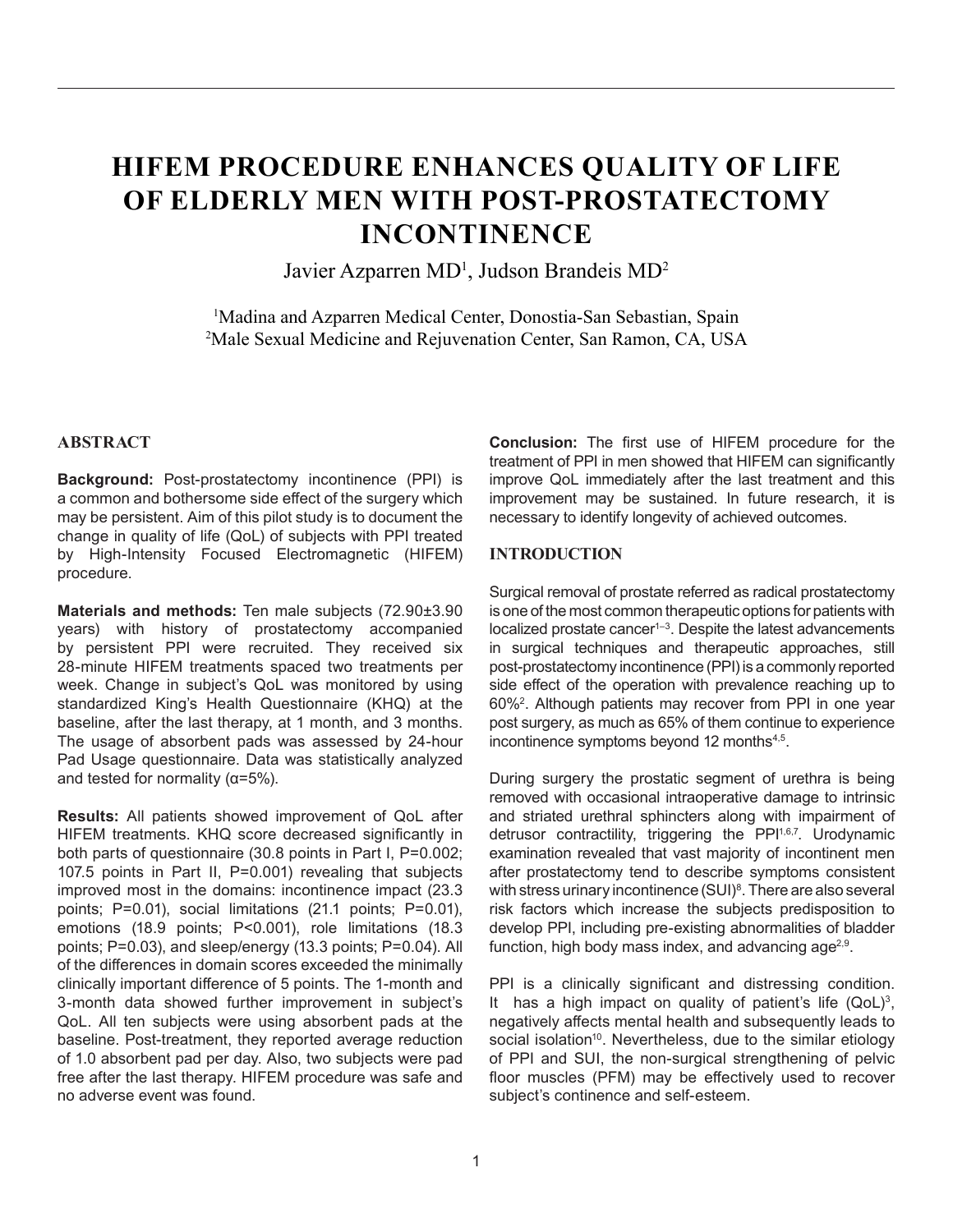Continence in men depends on the contribution of urethral constriction by striated muscles which maintains its activation during urine storage and prevents urine leakage when intra-abdominal pressure is suddenly raised during physical activities<sup>6</sup>. To enhance muscular control of urinary incontinence (UI), patients are recommended to perform pelvic floor muscle training (PFMT) by teaching an accurate voluntary PFM contractions timed against increases in intra-abdominal pressure<sup>2</sup>. However, the conventional PFMT faces the difficulty to selectively engage the PFM and patients may not be able to sustain the intensity of contractions.

We hypothesized that High-Intensity Focused Electromagnetic (HIFEM) procedure may be a promising alternative for a non-invasive PPI treatment. It utilizes timevarying magnetic fields of great intensities which selectively targets neuromuscular tissue to induce supramaximal PFM contractions. In contrast to voluntary contractions, the supramaximal contractions are of higher tension and they can be easily sustained, therefore the muscles are encouraged to improve its strength and function. The efficacy of HIFEM procedure for UI treatment and QoL changes in women has been established by the recent research $11-14$ , nonetheless its effectiveness in men is not clear yet.

The aim of this pilot study is to document changes in quality of life following HIFEM procedure in male population suffering from persistent PPI.

## **MATERIALS AND METHODS**

Ten elderly men with average age of 72.90±3.90 years were recruited. All of them had a history of radical prostatectomy (2014-2017) accompanied with continuous PPI symptoms. At the time of enrollment, they were examined for medical history and eligibility with inclusion/exclusion criteria listed in the manual of investigated device. The study was carried out with respect to generally accepted ethical standards stated in Declaration of Helsinki and all subjects signed informed consent prior to the treatments.

In the course of three weeks the subjects were required to undergo six 28-minute HIFEM procedures (2 sessions per week). Treatments were performed over the pelvic area by utilizing EMSELLA device (BTL Industries Inc., Boston, MA; see Figure 1), capable of inducing supramaximal PFM contractions. EMSELLA uses flat spiral coil to generate HIFEM fields which may be modulated according to the patient's tolerability on the scale from 0-100% (2.5 Tesla). As the proper positioning is necessary to maximize therapy outcomes, subject's posture was supervised by the therapist and verified by using device's positioning system to achieve optimal PFM contractions.



**Figure 1:** Subject device. The spiral coil is embedded in the center of the therapeutic chair and connected to the main unit which supplies the whole system with power and allows operator to adjust therapy settings.

The evaluation of change in subject's QoL was assessed by the standardized King's Health questionnaire (KHQ, Part I and Part II) and 24-hour Pad Usage questionnaire at baseline and after completion of the treatments. The 1-month and 3-month follow-up visits have been scheduled as optional. Subjects were monitored throughout the whole study for occurrence of any adverse events.

Obtained results were compared to baseline and statistically analyzed by two-tailed paired t-test with level of significance set as 5%. Normality of data was verified by the Shapiro-Wilks test for normality.

# **RESULTS**

All subjects successfully finished the treatments while three subjects completed also the 1-month and 3-month nonmandatory visits. The KHQ showed significant improvement in QoL of all treated patients. The total baseline KHQ score was significantly reduced from 426.9±117.5 to 288.6±133.4 points. The improvement was seen in both parts of questionnaire. Score of Part 1 (general health perception and incontinence impact) decreased on average from 114.2±24.2 to 83.3±26.4 points (-27.0%; P=0.002) post treatment, whereas Part II (role limitations, physical limitations, personal relationships, emotions and sleep/energy, severity measures) showed even more pronounced improvement from 312.8±98.1 to 205.3±93.9 points (-34.4% P=0.001).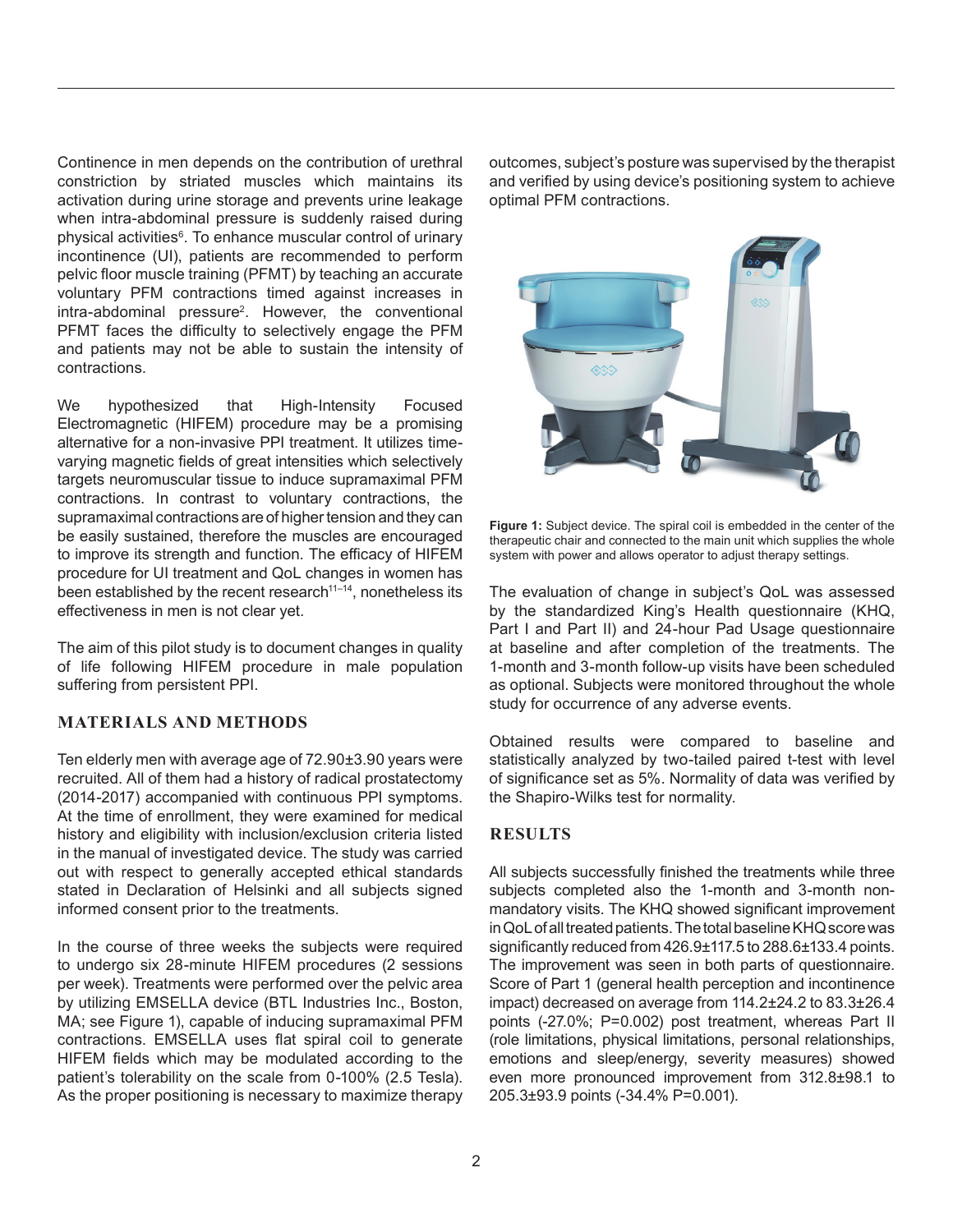The change in score divided according the particular KHQ domains is shown in Figure 2. Detailed analysis revealed that subjects improved most in sleep/energy domain (-13.3 points, 53.3%; P=0.04), emotions (-18.9 points, 42.5%; P<0.001) and social limitations domain (-21.1 points, 42.2%; P=0.01) which indicated a significant shift in subject's QoL. The greatest absolute improvement in score was observed in the incontinence impact domain, as subjects reported reduction of 23.3 points (-30.4%; P=0.01). Also, the role limitations domain, which refers to limitations of daily 8, who also showed continuous improvement of QoL at 1 month which persisted at 3 months. Nonetheless, subject No. 6 was not able to sustain treatment-induced changes at 3 months and reported slight elevation of score in both parts of KHQ, since he returned to his post-treatment values.

24-hour Pad Usage questionnaire revealed that all of the subjects were using absorbent pads at baseline with an average use of 2.5 pads per day. In addition, four subjects reported they wore pads at night due to the nocturia. After



**Figure 2:** Difference in mean KHQ score achieved in particular KHQ domains (mean ± standard error). Maximum score of each domain is 100 points. Lower scores indicate patient wellbeing and higher scores mean that the QoL is severely affected by the PPI. The statistical significance of difference in score is highlighted by the asterisk (\*P<0.05; \*\*\*P<0.001).

activities, showed substantial improvement of 18.3 points (31.4%; P=0.03). In general, all of the differences in domain scores exceeded the minimal clinically important difference (MCID) of 5 points, suggested by Kelleher et al<sup>15</sup>.

Further improvement was seen at 1 month in those subjects (N=3) who referred to their follow-up visits (see Table 1). Documented results suggest that effect of HIFEM procedure may improve in time as the examined patients showed a decrease in Part I and Part II scores at 1 month. Subject No. 5 even reached zero score in Part I of the KHQ, meaning that incontinence did not affect his life and he also rated his health condition as "*very good*". Results of subject No. 5 persisted up to 3 months followed with noticeable improvement in Part II of the questionnaire, leading to overall score of 16.7 points (reported in physical limitations domain). Similar tendency was observed in subject No.

the treatments the whole patient group reduced pad usage on average by 1.0 pad (1.5 pads per day on average). Furthermore, two subjects reported to be pad free and two out of four subjects achieved complete reduction of pads used during the sleep.

## **DISCUSSION**

Post-prostatectomy incontinence considerably compromises men'squalityoflife.Ashealth-relatedQoLisamultidimensional construct, it involves all aspects of human wellbeing including health status in general, physical activities, psychological state and social interactions<sup>16</sup>. Therefore, many individuals are seeking for an effective treatment options, hoping that they no longer have to worry about the inability to control their bladder during their day-to-day activities. This study documented that HIFEM procedure may be effectively used for treatment of PPI.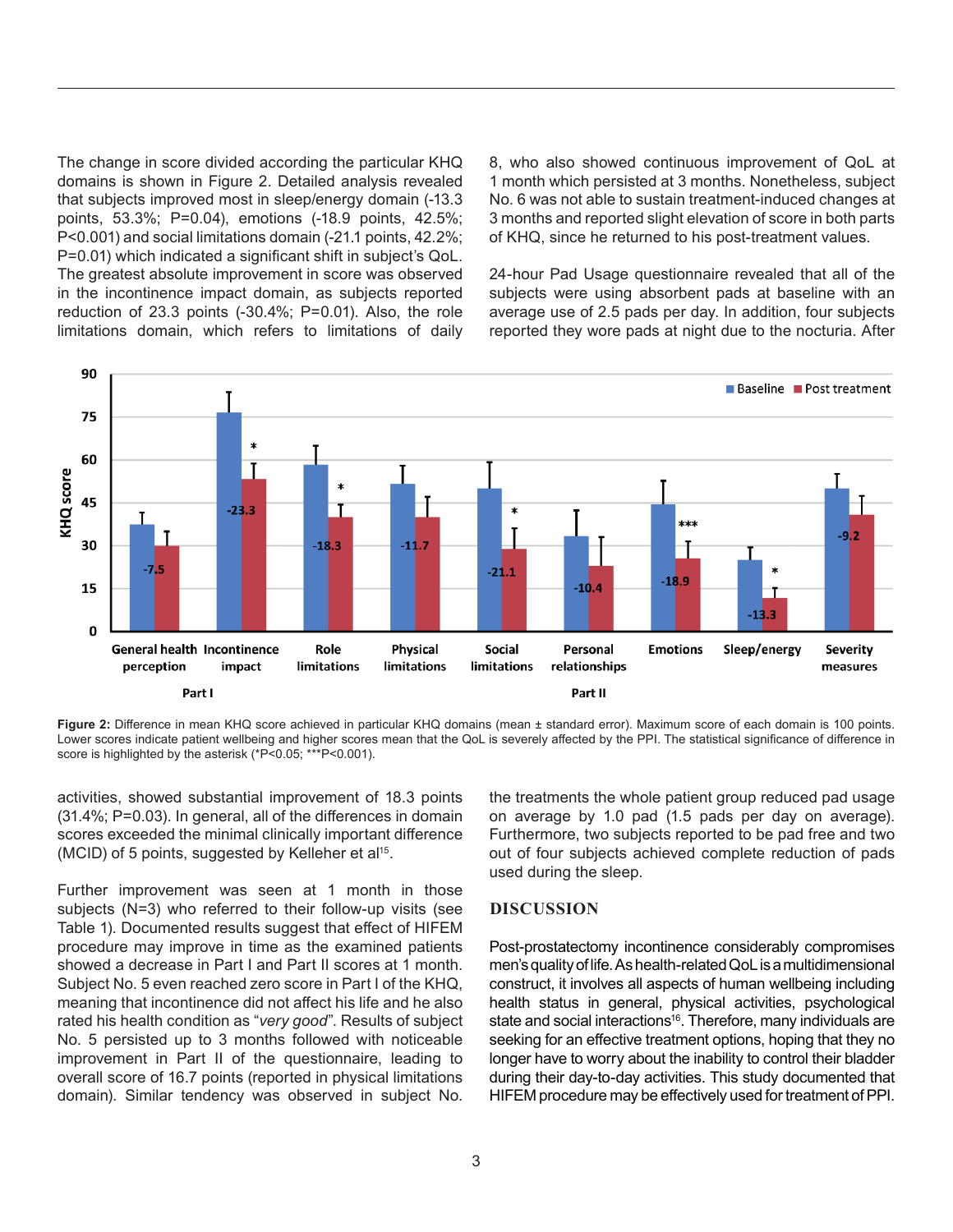The present results showed clinically significant decrease in all KHQ domains which also corresponds with reduced usage of absorbent pads. The procedure was safe and no adverse event was documented.

Previous studies have described that impact of PPI can be reduced by PFM strengthening by the means of pelvic floor muscle exercises or electromagnetic stimulation<sup>2,5</sup>. Majority of the papers studied the evolution of UI and QoL in the 12-month post-treatment period or evaluated effects This study documented significant improvement inQoL after only six HIFEM treatments. Presumably, adding additional two to four treatments according to the severity of subject's symptoms may result into more noticeable improvement. At baseline subjects achieved highest KHQ score in the incontinence impact domain, followed by the role limitations, physical limitations, social limitations, emotions and severity measures domains, which in general corresponds to severe post-operative UI<sup>19</sup>. The greater is the urinary loss, the greater impact it has on these domains of QoL.

| ID | Part I score (range 0-200) |                          |         |          | Part II score (range 0-700) |                          |         |          |
|----|----------------------------|--------------------------|---------|----------|-----------------------------|--------------------------|---------|----------|
|    | <b>Baseline</b>            | <b>Post</b><br>treatment | 1 month | 3 months | <b>Baseline</b>             | <b>Post</b><br>treatment | 1 month | 3 months |
| 5  | 83.3                       | 33.3                     | 0.0     | 0.0      | 244.4                       | 83.3                     | 41.7    | 16.7     |
| 6  | 116.7                      | 116.7                    | 58.3    | 91.7     | 233.3                       | 194.4                    | 186.1   | 222.2    |
| 8  | 91.7                       | 83.3                     | 58.3    | 58.3     | 275.0                       | 202.8                    | 113.9   | 113.9    |

**Table 1:** KHQ score (Part I and Part II) of subjects at 1 month and 3 months.

of pre-operative PFMT on male continence as the PPI is iatrogenic, therefore predictable and perhaps preventable<sup>17</sup>. Although it was found that patients with stronger PFM need less time to be continent after the surgery, and at the same time they report higher QoL levels, the evidence is still limited due to the lack of randomized controlled trials<sup>2,18,19</sup>. Also the exercise protocols may possibly fail to properly target the muscles that control continence in men or do not target the aspect of function that needs to be trained<sup>6</sup>.

The PPI is associated with impaired functioning of striated urethral sphincter, pubovisceralis, bulbocavernosus, and levator ani muscles which cannot fully compensate the prostate removal, thus control urethral pressure and prevent descent from excessive abdominal pressure<sup>20,21</sup>. Therefore, it is hypothesized that optimal treatment strategy should aim to target these particular muscles. HIFEM procedure utilizes non-invasive and painless electromagnetic stimulation of pelvic floor. It selectively activates motor neurons<sup>22</sup> that innervate striated muscles. The high repetition rate of stimulation forces muscles to perform intense supramaximal contractions which lead to enhanced strength, endurance $23$ , and re-education. Due to the great penetration, depth, and zero attenuation of magnetic field in biological tissues<sup>24</sup>; the HIFEM procedure is able to effectively stimulate the muscles involved in the male continence mechanism, treat incontinence and consequently improve QoL.

As the severity of incontinence symptoms decreased after the treatments, patients showed uniform improvement in all KHQ domains accompanied with a reduced number of pads used. The examination showed that elderly subjects with persistent PPI appreciated that they were less limited in their social life (being able to visit relatives without being afraid of urine leakage) or when performing daily/physical activities and they also slept better. Emotions domain showed that patients did not feel depressed due to the PPI after the treatments and in general, they reported a more pro-active life style.

We see the strength of our study in detailed analysis of KHQ which is complex, highly reliable, and validated questionnaire that covers important aspects of patient's QoL. On the other hand there are several limitations in this pilot research. The sample size of ten subjects is relatively small and enables only basic statistical analysis. Furthermore, this study lacks solid follow-up data, since only three subjects referred to their 1-month and 3-month follow-ups. In future studies it would be mandatory to observe prolonged effect of HIFEM procedure on QoL similarly to Yamanishi et al<sup>19</sup>, as the individual results of subjects 5,6, and 8 suggest that outcomes may considerably improve over time. This coincides with the findings of Frontera et al<sup>25</sup>, who observed significant and continuous muscle changes in an elderly man in a 12-week period (approximately 3 months) after the strength training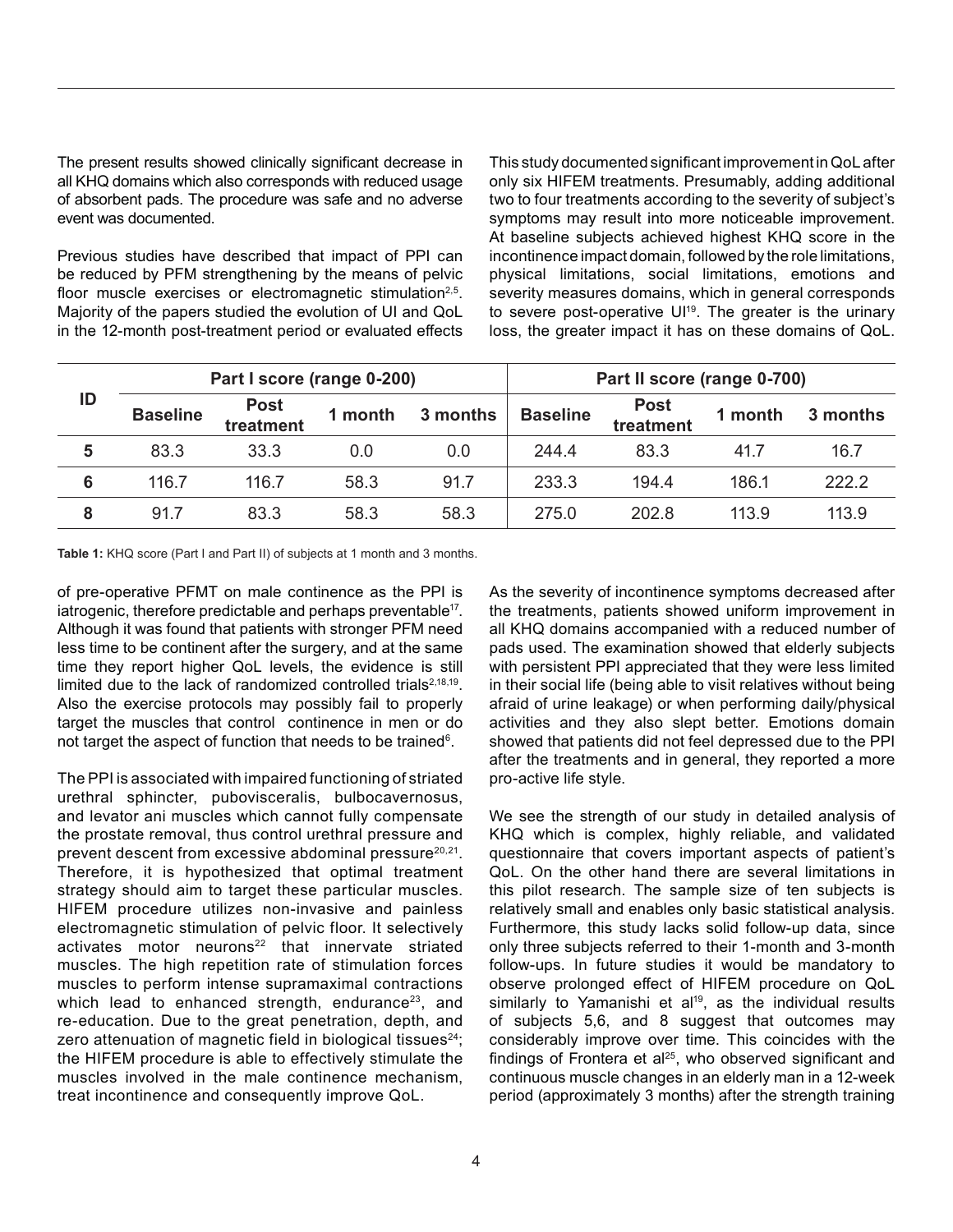program. Results may be also influenced due to the specific patient group consisting of elderly men (average age of almost 73 years), where muscle response is mediated through a combination of hypertrophy and neural adaptation<sup>26</sup>, and strength gains (although substantial), may be less than in young individuals. Moreover, the male urinary incontinence is being often associated with erectile dysfunction<sup>27</sup>. Since sexual function is also an integral part of QoL, later studies should consider assessing its changes as well.

## **CONCLUSION**

This pilot study documented the first use of HIFEM procedure for the treatment of persistent post-prostatectomy incontinence

## **REFERENCES:**

- 1. Singla N, Singla AK. Post-prostatectomy incontinence: Etiology, evaluation, and management. *Türk Ürol DergisiTurkish J Urol*. 2014;40(1):1-8.
- 2. Anderson CA, Omar MI, Campbell SE, Hunter KF, Cody JD, Glazener CM. Conservative management for postprostatectomy urinary incontinence. Cochrane Incontinence Group, ed. *Cochrane Database Syst Rev*. Published online January 20, 2015.
- 3. Cooperberg MR, Master VA, Carroll PR. Health Related Quality of Life Significance of Single Pad Urinary Incontinence Following Radical Prostatectomy. *J Urol*. 2003;170(2):512-515.
- 4. Flynn BJ, Webster GD. Evaluation and Surgical Management of Intrinsic Sphincter Deficiency after Radical Prostatectomy. *Rev Urol*. 2004;6(4):180-186.
- 5. Goode PS. Behavioral Therapy With or Without Biofeedback and Pelvic Floor Electrical Stimulation for Persistent Postprostatectomy Incontinence: A Randomized Controlled Trial. *JAMA*. 2011;305(2):151.
- 6. Hodges P, Stafford R, Coughlin GD, et al. Efficacy of a personalised pelvic floor muscle training programme on urinary incontinence after radical prostatectomy (MaTchUP): protocol for a randomised controlled trial. *BMJ Open*. 2019;9(5):e028288.

in men. The achieved results imply that HIFEM is able to significantly improve quality of life of incontinent elderly men, and this improvement may be sustained. Future studies should verify documented outcomes and determine the longevity of achieved changes to establish HIFEM as a convenient first-line modality for treatment of male incontinence.

## **CONFLICT OF INTEREST**

The authors have declared they have no conflicts of interest.

- 7. Hubner WA, Schlarp OM. Treatment of incontinence after prostatectomy using a new minimally invasive device: adjustable continence therapy. *BJU Int*. 2005;96(4):587-594.
- 8. Kielb SJ, Clemens JQ. Comprehensive urodynamics evaluation of 146 men with incontinence after radical prostatectomy. *Urology*. 2005;66(2):392-396.
- 9. Seth J, Pakzad M, Hamid R, Greenwell T, Ockrim J. The assessment and management of post-prostatectomy stress urinary incontinence. *Rev Médica Clínica Las Condes*. 2018;29(2):193-196.
- 10. Yuan Y, Hu Y, Cheng J-X, Ding P. Psychological nursing approach on anxiety and depression of patients with severe urinary incontinence after radical prostatectomy – a pilot study. *J Int Med Res*. 2019;47(11):5689-5701.
- 11. Samuels JB, Pezzella A, Berenholz J, Alinsod R. Safety and Efficacy of a Non-Invasive High-Intensity Focused Electromagnetic Field (HIFEM) Device for Treatment of Urinary Incontinence and Enhancement of Quality of Life. *Lasers Surg Med*. Published online June 7, 2019:lsm.23106.
- 12. Alinsod R, Vasilev V, Yanev K, Buzhov B, Stoilov M, Georgiev M. HIFEM Technology - A New Perspective in Treatment of Stress Urinary Incontinence. *Lasers Surg Med*. 2018;50(S29):S4-S56.